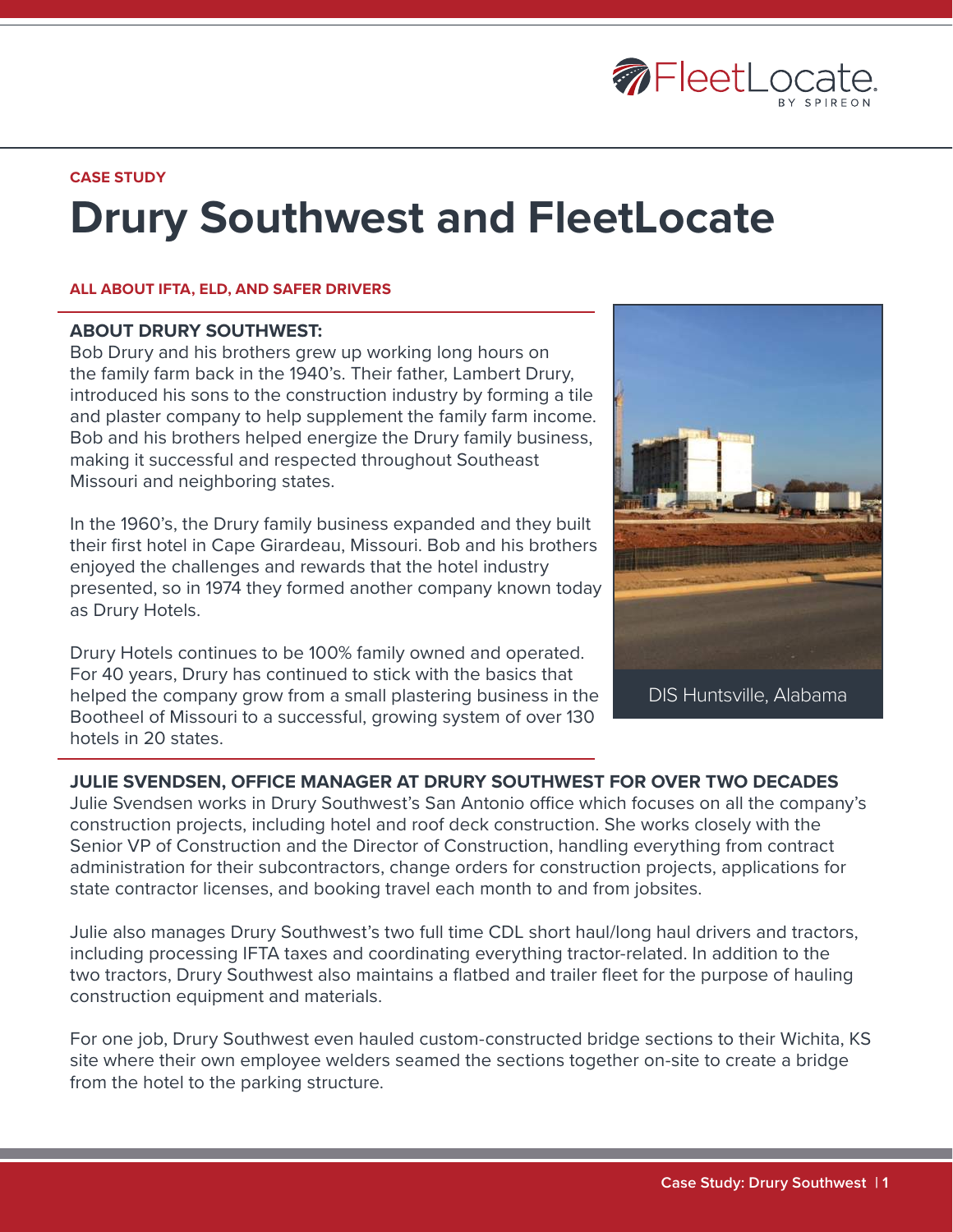

"What was so interesting is that inspectors had to x-ray the bridge before they would allow us to open the hotel to make sure that all the welds were secure and done properly. We passed with flying colors, so, yeah – we've even hauled a bridge!"

With extensive long-haul trips crossing state lines, Drury Southwest needed to comply with the International Fuel Tax Agreement (IFTA). Enter FleetLocate.

#### **INTERNATIONAL FUEL TAX AGREEMENT**



IFTA administration "was a nightmare. It used to take me a whole week to get my IFTA taxes done. When our drivers cross state lines, they're not sitting there saying, 'How many miles was it from Texarkana to the Louisiana state line…', so I'd have to backtrack,

recalculate, and many times their miles didn't add up."

Julie relied on the drivers to provide information about their miles, and as a result, she spent a lot of time shoring up missing or inaccurate information on MapQuest.

But that was before FleetLocate. Now, the thing Julie raves most about FleetLocate is how drastically it has reduced her IFTA workload.

## **ELD MANDATE COMPLIANCE**

Beyond Julie's own requirements for IFTA reporting, her drivers also needed to comply with the ELD mandate – another motivator for adopting the FleetLocate solution. Rather than wait for the compliance deadline to hit, they decided in mid-2016 to be proactive and get a jump on things.

"We started early for several different reasons," Julie explained. First of all, we wanted to give our drivers time for a learning curve before the mandate went into effect. I think they were going over their hours and they weren't aware of it. So we did it to help them, to help us, and to keep us all legal."

Despite overcoming some initial hesitance about learning a new technology, Julie says if her drivers had the choice today to go back to paper logs, they wouldn't. "I think they're happy with Spireon," Julie said. And Julie reports that happy drivers make productive drivers, particularly since they aren't having to spend time to manually keep logs.

# *"FleetLocate has worked smoothly the whole time we've had it and it's been a very welcome addition to our tractors."*